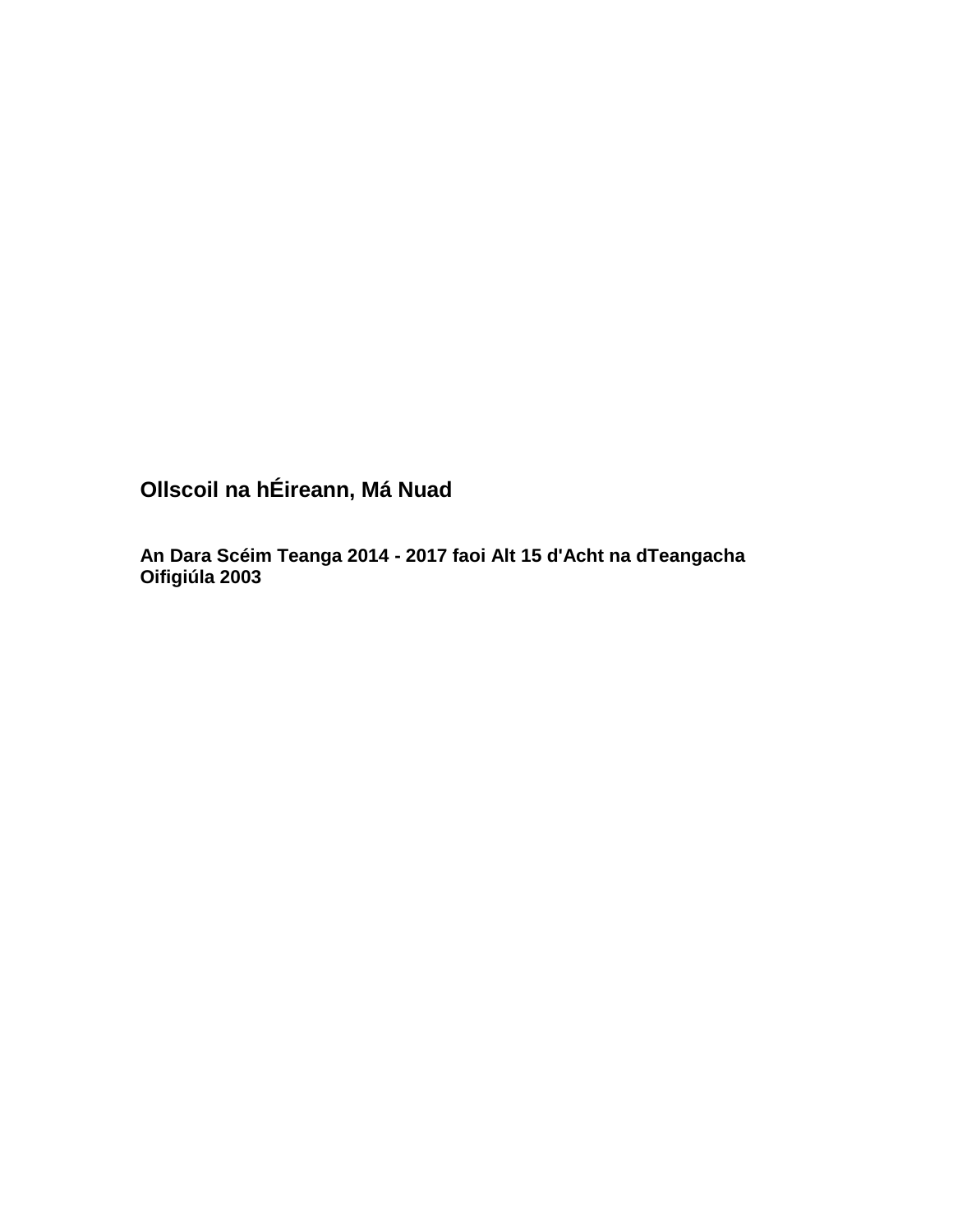## **Réamhrá agus Cúlra**

Réitigh Ollscoil na hÉireann, Má Nuad an Scéim seo faoi fhorálacha Alt 15 d' Acht na dTeangacha Oifigiúla 2003 ("an tAcht"). Soláthraítear san Acht go réiteoidh comhlachtaí poiblí Scéim reachtúil ina ndéanfar mionchur síos ar na seirbhísí a chuirfidh siad ar fáil

- trí mheán na Gaeilge,
- trí mheán an Bhéarla, agus
- trí mheán na Gaeilge agus an Bhéarla

agus na bearta a bheartaíonn an comhlacht a ghlacadh chun a chinntiú go ndéanfar seirbhísí nach soláthraíonn an comhlacht trí mheán na Gaeilge a sholáthar amhlaidh.

#### **1.1 Treoirlínte maidir le Scéim a ullmhú**

Tá aird mar is cuí tugtha ar na Treoirlínte a d'eisigh an Roinn Ealaíon, Oidhreachta agus Gaeltachta agus an scéim seo á hullmhú. Ina theannta sin, tugadh faoi phróiseas cuimsitheach comhairliúcháin leis na páirtithe leasmhara uile.

Tá Ollscoil na hÉireann, Má Nuad á threorú ag an bprionsabal gur cheart go mbeadh soláthar seirbhísí Gaeilge bunaithe ar

- an leibhéal bunúsach éilimh ar sheirbhísí ar leith i nGaeilge;
- an tábhacht a bhaineann le cur chuige réamhghníomhach i soláthar seirbhísí dá leithéid, agus
- acmhainní, lena n-áirítear acmhainní daonna agus airgeadais, agus cumas an chomhlachta an cumas riachtanach teanga a fhorbairt nó a rochtain.

Comhlánaíonn an scéim seo prionsabail a bhaineann le Seirbhís ar Ardchaighdeán do Chustaiméirí agus ár gCairt Chustaiméirí. Tá sí curtha le chéile leis an aidhm go gcomhlíonfaí gach oibleagáid ábhartha faoi Acht na dTeangacha Oifigiúla atá ar Ollscoil na hÉireann, Má Nuad, ar bhonn céimnithe, tríd an scéim seo agus trí scéimeanna amach anseo.

Tá an Scéim bunaithe ar na gealltanais ar fad a bhí in aon scéim roimhe seo a bheith curtha i bhfeidhm. Sa chás nár cuireadh i bhfeidhm ina n-iomláine go dtí seo na gealltanais a bhí i scéimeanna roimhe seo, beidh an cheist ina ábhar plé le hOifig an Choimisinéara Teanga.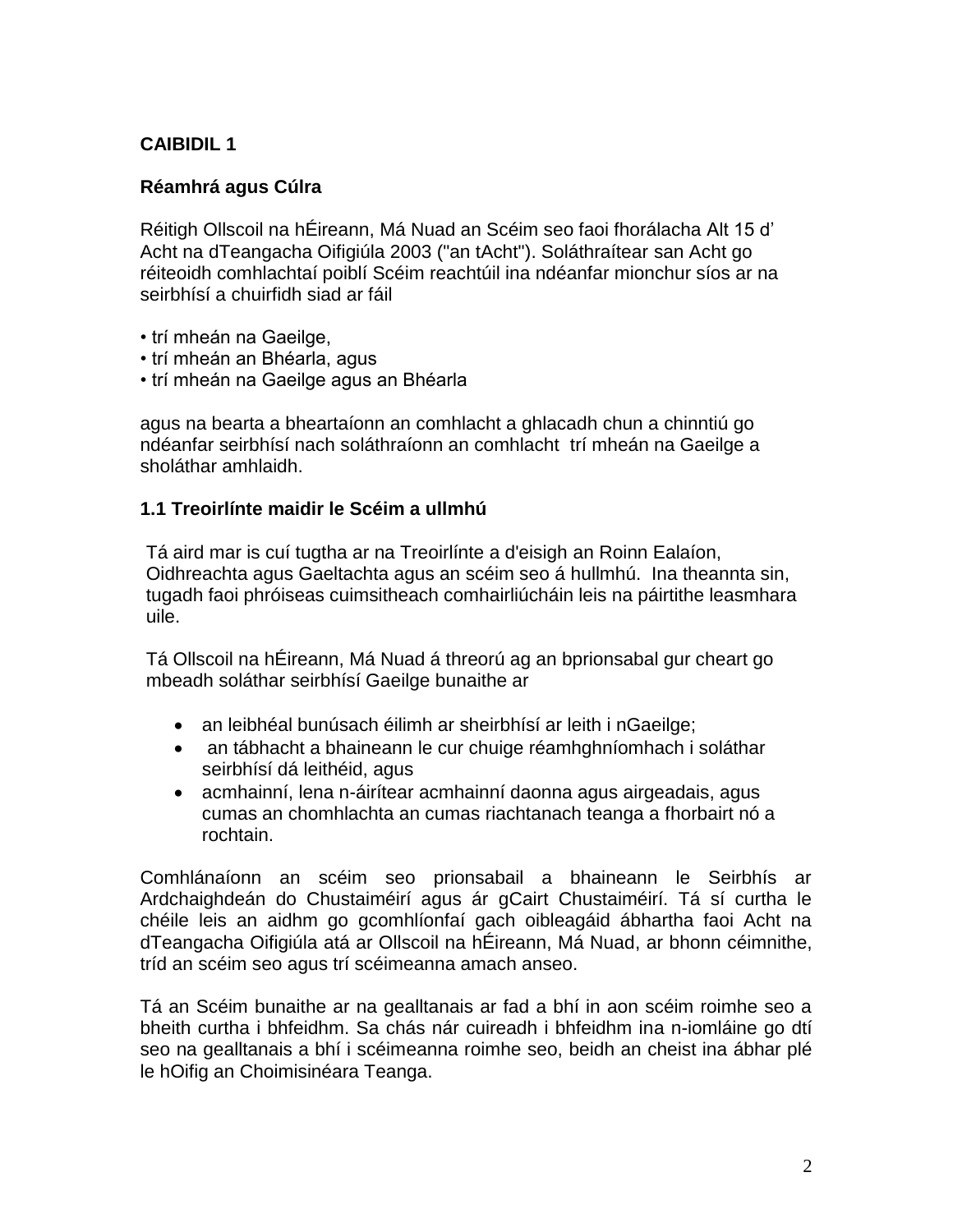Tuigtear agus aithnítear an t-am agus an iarracht a chuireann gach duine a bhfuil baint acu leis an bpróiseas seo isteach ann.

## **1.2 Ábhar na Scéime Teanga**

Tugadh tiomantais fhorleathana i gcéad Scéim na hOllscoile feabhas a chur ar an leibhéal seirbhíse i nGaeilge. Comhlíonadh na tiomantais sin go léir. Ina measc seo, áirítear soláthar seirbhís dátheangach ó Oifig an Uachtaráin, Oifig an Leasuachtarán um Chúrsaí Acadúla, Cláraitheoir agus Uachtarán Ionaid, An Oifig Iontrálacha, Oifig Taifead na Mac Léinn agus Oifig an Chomhairleora Acadúil.

Is é cuspóir an Dara Scéim ná leanúint le comhlíonadh na dtiomantas seo agus feabhas a chur ar an leibhéal seirbhíse thar thréimhse na Scéime. Leagtar gealltanas amach inti, thar ceann na hOllscoile agus na foirne, leis an méid seirbhísí atá á gcur ar fáil trí Ghaeilge faoi láthair a fhorbairt agus aithnítear réimsí a ndéanfar tuilleadh forbartha orthu amach anseo.

Cuireann an Scéim nua le prionsabail na Seirbhíse Ardchaighdeáin do Chustaiméirí freisin agus leanfar leis an gcleachtas faoina gcuirtear seirbhís ar fáil do dhaoine ar mian leo a ngnó a dhéanamh i nGaeilge.

Beidh idir lucht ardbhainistíochta na hOllscoile agus Choiste na Gaeilge, an Coiste de chuid an Údaráis Rialaithe a bhfuil de chúram air teanga agus cultúr na Gaeilge a chur chun cinn san Ollscoil, freagrach as faireachán agus athbhreithniú a dhéanamh ar an Scéim.

#### **1.3 Dáta Tosaithe na Scéime**

Tá an Scéim seo deimhnithe ag an Aire Ealaíon, Oidhreachta agus Gaeltachta. Tiocfaidh an Scéim i bhfeidhm le héifeacht ón 23 Meitheamh 2014 agus beidh sí i bhfeidhm ar feadh tréimhse 3 bliana ón dáta sin, nó go dtí go mbeidh Scéim nua deimhnithe ag an Aire de réir *Alt 15* den Acht, cibé acu is déanaí.

#### **1.4 Spriocanna**

.

Seo a leanas liosta achomair de na spriocanna atá le baint amach ag an Ollscoil roimh dheireadh na Scéime. Féadtar theacht ar a thuilleadh eolais sa Scéim tríd síos faoin gcaoi agus faoin uair a mbainfear na spriocanna seo amach.

(i) Leanfar ag soláthar seirbhís dhátheangach ó Oifig an Uachtaráin, Oifig an Leasuachtarán um Chúrsaí Acadúla, Cláraitheoir agus Uachtarán Ionaid , An Oifig Iontrálacha, Oifig Taifead na Mac Léinn agus Oifig an Chomhairleora Acadúil.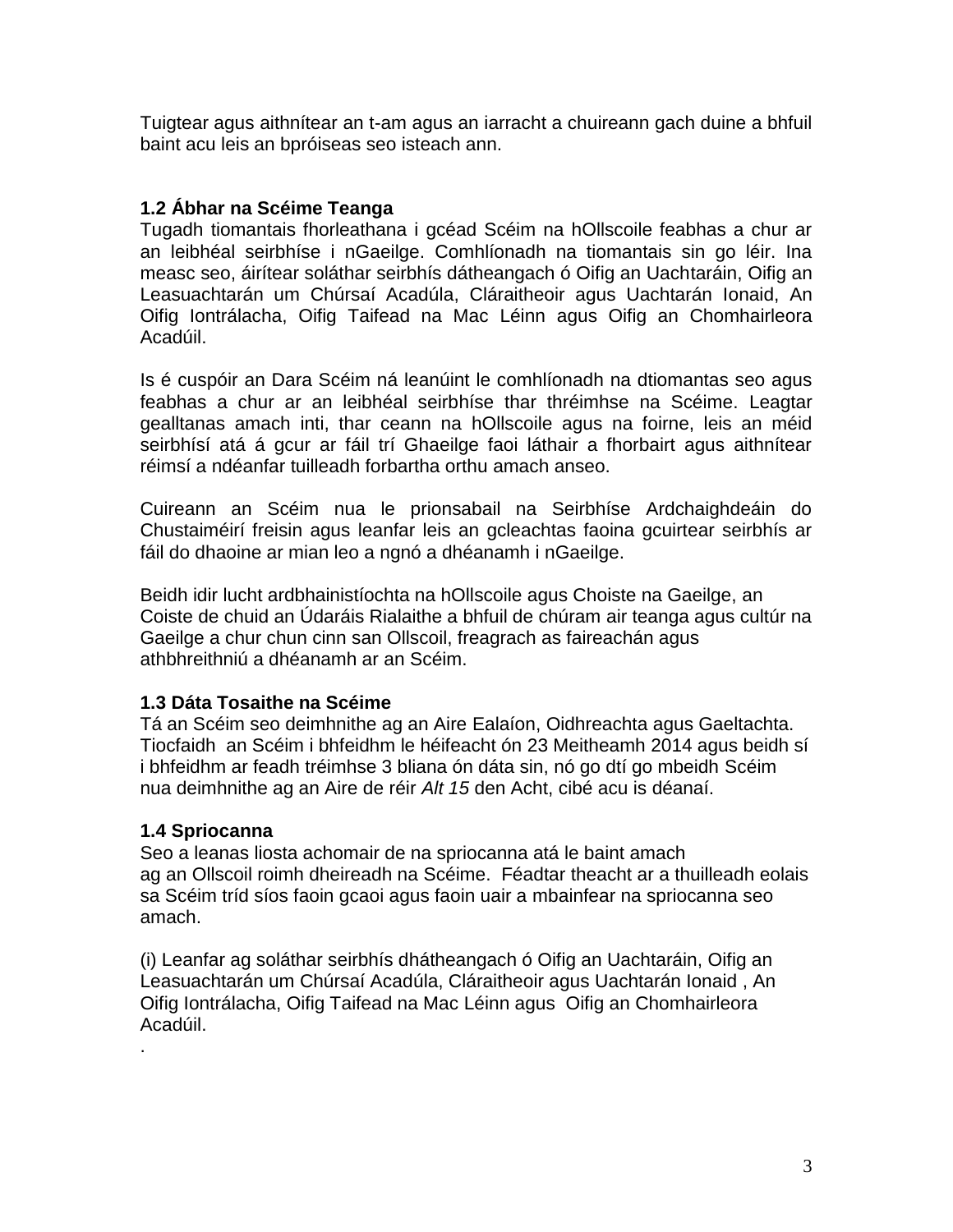(ii) Leanfar ag soláthar seirbhís i nGaeilge ó Oifig na Gaeilge, Roinn na Nua-Ghaeilge agus Ionad na dTeangacha.

(iii) Foilseofar na foirmeacha seo a leanas go dátheangach: Costais do Bhaill Foirne, Costais do Dhaoine nach Baill Foirne Iad, Foirm um Thaisteal Acadúil, Íocaíochtaí don Fhoireann Ócáideach agus Dearbháin Mhionairgid. Sa bhreis air sin, tá an fhoirm iarratais do mhic léinn lán-fhásta ar fáil go dátheangach cheana féin agus nuair a bheifear ag déanamh athnuachana ar an leagan Béarla cuirfear ar fáil laistigh d'aon chlúdach amháin an dá leagan.

(iv) Aon bhróisiúir agus paimphléidí a aontaíodh sa Chéad Scéim a leanfar á bhfoilsiú, déanfar go dátheangach é, laistigh d'aon chlúdach amháin.

(v) Suíomh gréasáin: Cruthófar suíomh gréasáin "An Ghaeilge san Ollscoil" a chlúdóidh gach gné de shaol na Gaeilge san Ollscoil idir an saol acadúil agus an saol cultúrtha. Beidh sé níos éasca teacht ar eolas maidir le saol na Gaeilge san Ollscoil agus ardóidh sé próifíl na teanga.

(vi) Cuirfear leis an ábhar dátheangach atá ar fáil ar shuíomh gréasáin na hOllscoile

(vii) Beidh gach téacs 'Fáilte' ar shuíomh gréasáin gach aonaid de chuid na hOllscoile dátheangach faoi dheireadh na Scéime.

(viii) Teicneolaíocht Faisnéise: Beidh gach córas nua ríomhaireachta a shuiteálfar inniúil ar an nGaeilge, má tá sé sin praiticiúil. Déanfar uasghrádú ar chórais atá ann cheana féin, le hiad a chur in oiriúint don Ghaeilge, má tá sé sin praiticiúil.

(ix)Beidh gach foirm leictreonach nua nó nuashonraithe atá dírithe ar an bpobal ar fáil go dátheangach má tá sé sin praiticiúil.

(x) Méadófar ar an méid agus an réimse ranganna Gaeilge atá ar fáil don fhoireann le cumas na hInstitiúide a gnó a dhéanamh trí mheán na Gaeilge a ardú.

(xi) Soláthróidh an tIonad Forbartha Gairmeacha, i gcomhar le hinstiúidí tríú leibhéal eile, eolas suas chun dáta maidir le Gairmeacha le Gaeilge do na mic léinn agus cuirfear saincheardlann bhliantúil ar siúl a thabharfaidh treoirlínte agus comhairle phraiticiúil ar CV a réiteach i nGaeilge.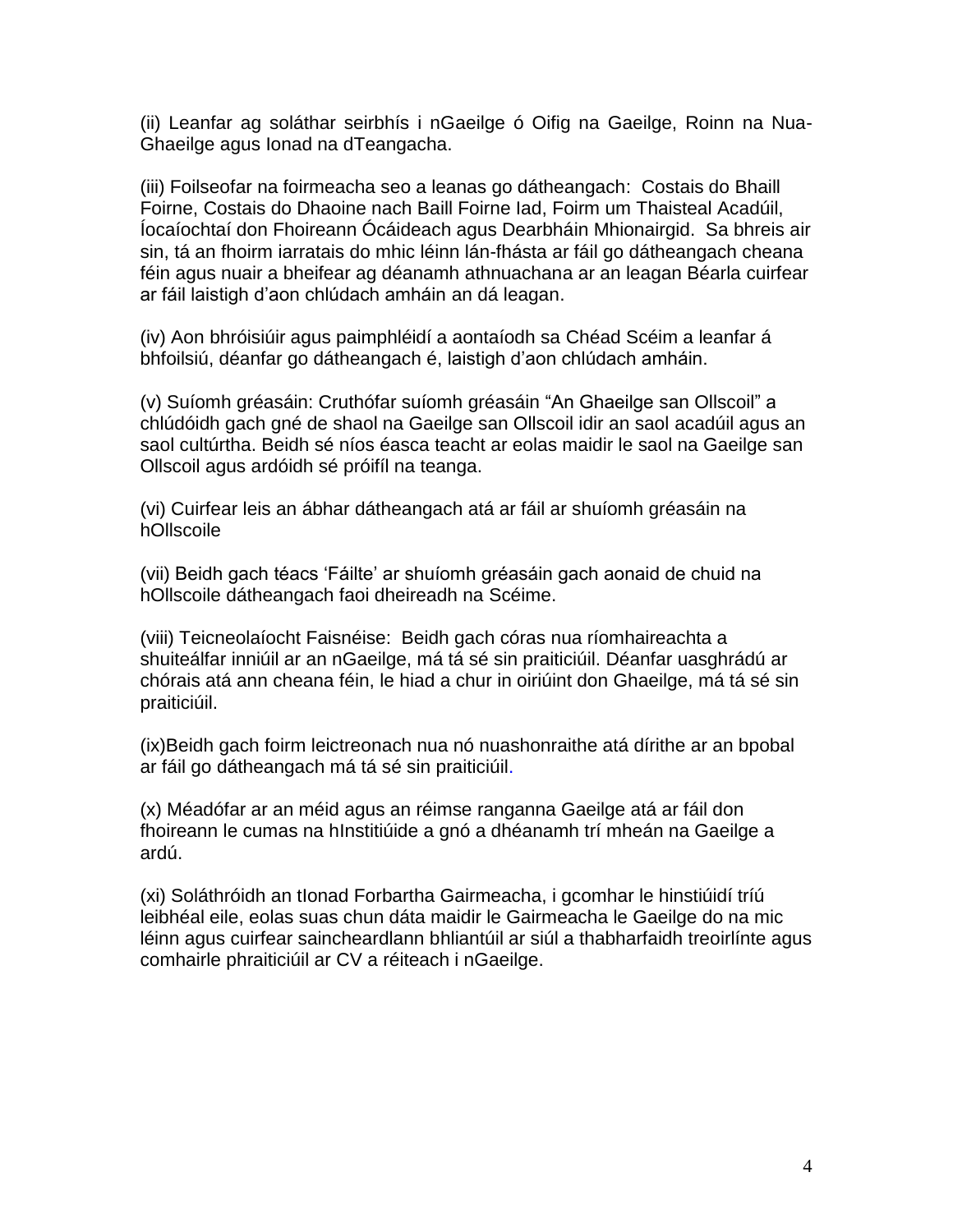# **1.5 Achoimre ar Ollscoil na hÉireann, Má Nuad**

# **Misean agus Cuspóirí**

Tá misean Ollscoil na hÉireann, Má Nuad sainithe ag cuspóirí na hOllscoile mar a leagadh amach iad in Acht na nOllscoileanna 1997. Cuirtear in iúl iad sa Phlean Straitéiseach 2012-2017 atá ar fáil ar shuíomh gréasáin na hOllscoile.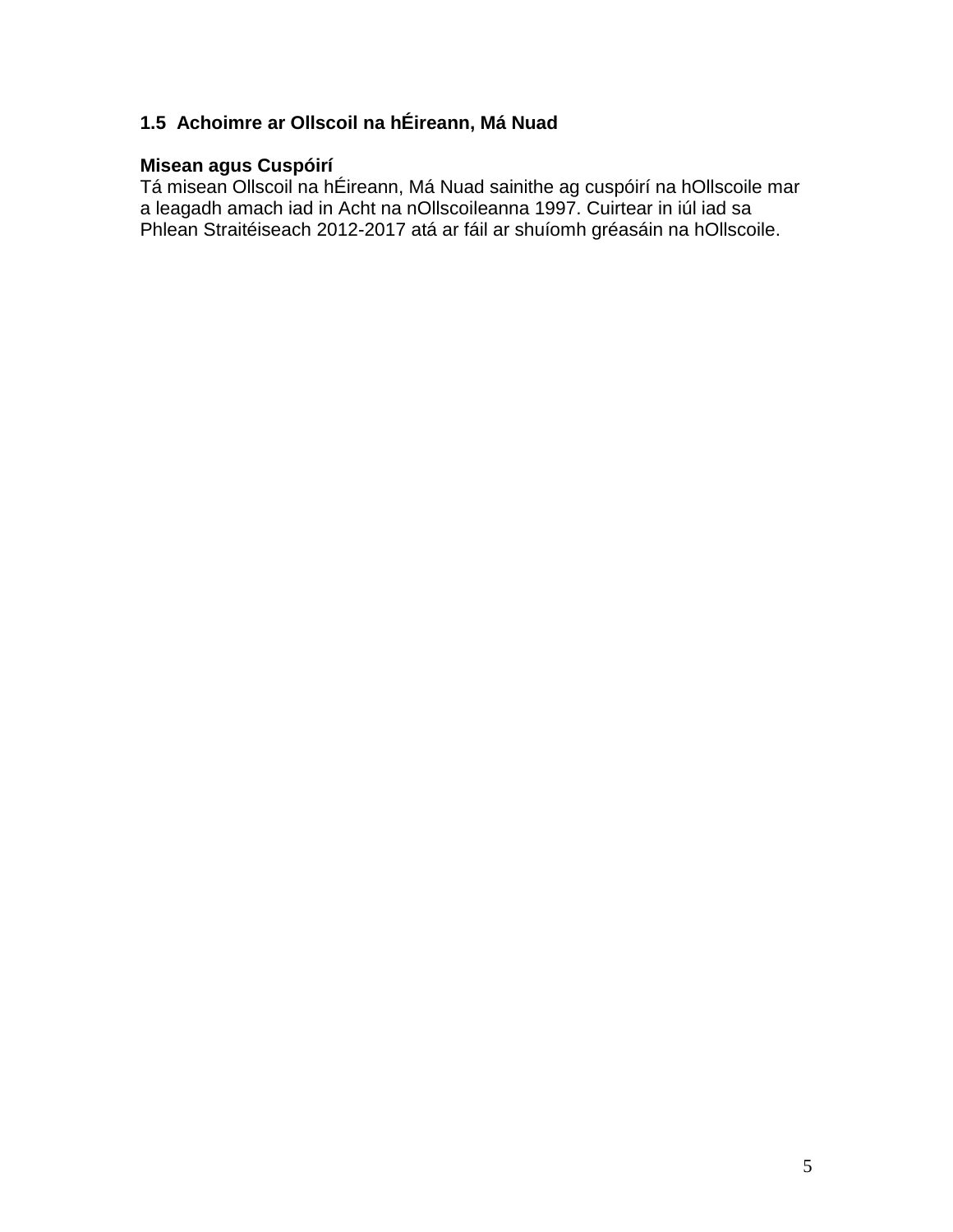### **Soláthar Seirbhísí / Gníomhaíochtaí**

Sa chaibidil seo leagtar amach córas na dteangacha oifigiúla atá i bhfeidhm san Ollscoil maidir lena cuid seirbhísí agus gníomhaíochtaí.

#### **2.1 Modhanna Cumarsáide leis an bPobal / Eolas don Phobal**

Is i mBéarla is mó a dhéantar cumarsáid leis an bpobal agus le mic léinn maidir lena cuid seirbhísí ach tá seirbhísí áirithe ar fáil trí Ghaeilge, iad seo ina measc:

- a. Tá Foirmeacha Iarratais na hOifige Cóiríochta agus Iostais, na Foirmeacha Pearsanra, na Foirmeacha Iarratais do Mhic Léinn Ionchais, do Mhic Léinn Reatha, do Mhic Léinn Lánfhásta, agus d'Áitritheoirí Reatha dátheangach.
- b. Soláthraítear gach eolas maidir le Lá Bronnta na gCéimeanna sa dá theanga oifigiúla. Scaiptear foirm cheistiúcháin i ndiaidh na hócáide agus bíonn sé seo clóite go dátheangach freisin.
- c. Eiseofar Eolaire Leabharlainne athcheartaithe as Gaeilge do fhochéimithe agus iar-chéimithe. Beidh an tEolaire ar fáil i gcló agus i bhfoirm leictreonach ar shuíomh gréasáin na Leabharlainne.
- d. Eiseofar méid áirithe (30%) preasráiteas maidir le hócáidí móra i ngnó na hOllscoile go dátheangach agus 30% de phreasráitis a bhaineann le gnó eile: seoltaí leabhar/ tionscnamh, bronnadh na gcéimeanna oinigh agus ócáidí a mbíonn eolas againn fúthu in am le leagan Gaeilge a bheith comhuaineach leis an gceann Béarla. Beimid ag faire ar méid na bpreasráiteas a chuirfear ar fáil go dátheangach agus oibreoimid chun cur leo.

#### **Tá na leabhráin a leanas dátheangach:**

- Achoimre ar Chúrsaí Fochéime OÉMN
- Cairt Seirbhíse na hOllscoile
- Ráiteas Polasaí faoin gComhionannas
- Gach doiciméad beartais de chuid an Údaráis Rialaithe de réir mar a tháirgtear nó a leasaítear.
- Tuarascáil Bhliantúil an Uachtaráin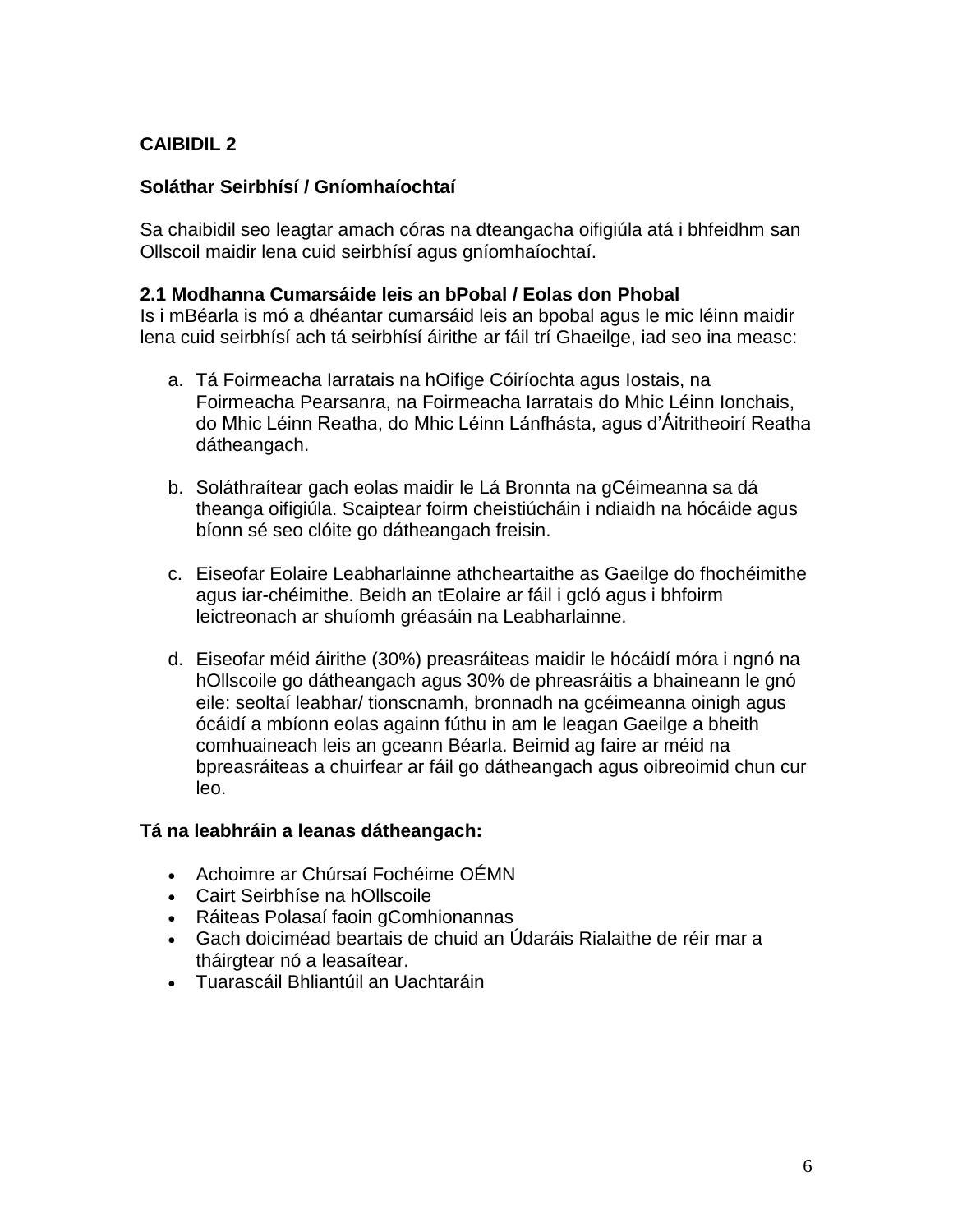Déanfaidh an Ollscoil na nithe seo a leanas mar chuid den Dara Scéim:

# **• Ó thús na Scéime:**

- Ar Lá Treoshuíomh na hOllscoile déanfar cur i láthair ar Scéim na dteangacha agus an tiomantas do sheirbhísí trí Ghaeilge atá in Ollscoil na hÉireann, Má Nuad.
- Aon bhróisiúir agus paimphléidí a aontaíodh sa Chéad Scéim a leanfar á bhfoilsiú, cinnteofar gur go dátheangach é, laistigh d'aon chlúdach amháin
- Tá an fhoirm iarratais do mhic léinn ar fáil go dátheangach cheana féin agus nuair a bheifear ag déanamh athnuachana ar an leagan Béarla cuirfear ar fáil go dátheangach an dá leagan laistigh d'aon chlúdach amháin.

# • **Faoi dheireadh na chéad bhliana den Scéim:**

#### **Foilseofar na foirmeacha seo a leanas sa dá theanga oifigiúla laistigh d'aon chlúdach amháin:**

- Foirm Costas do Bhaill Foirne agus do Dhaoine nach Baill Foirne iad, Foirm um Thaisteal Acadúil, Foirm Íocaíochtaí don Fhoireann Ócáideach agus Dearbháin Mhionairgid.
- Tá athbhreithniú le déanamh ar Reachtanna Ollscoil na hÉireann, Má Nuad. Nuair a bheidh an t-athbhreithniú seo curtha i gcrích foilseofar na reachtanna nua go dátheangach.

# **2.2 Suíomh Gréasáin**

Tá na codanna seo a leanas de shuíomh gréasáin na hOllscoile ar fáil i nGaeilge amháin nó go dátheangach cheana féin:

- **Oifig na Gaeilge**
- **Roinn na Nua-Ghaeilge**
- **Acht na dTeangacha Oifigiúla**
- **Oifig an Chomhairleora Acadúil**
- **Ionad na dTeangacha / The Language Centre**
- **Saoráil Faisnéise**
- **An Leabharlann**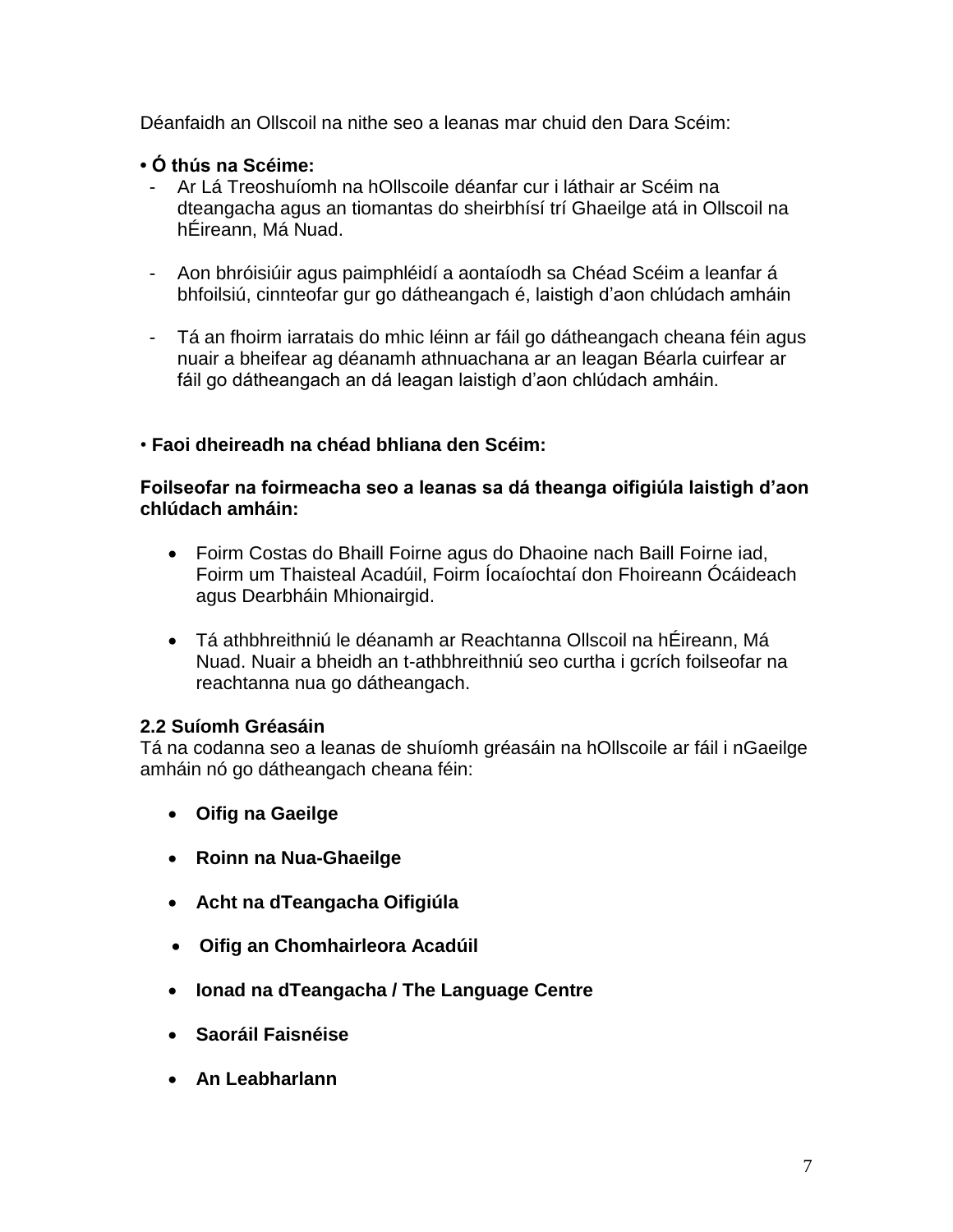Tá an t-eolas ginearálta seo ar fáil sa dá theanga ar shuíomh gréasáin na hOllscoile: Stair na hOllscoile; Próifíl na hOllscoile; Amharcthuras na hOllscoile; Forbairtí Acadúla; agus Leathanach Baile na hOifige um Shaoráil Faisnéise.

### **Faoi dheireadh na Dara Scéime beidh na heilimintí breise seo a leanas i bhfeidhm:**

 Bunófar rannóg nua ar leith den suíomh gréasáin, "An Ghaeilge san Ollscoil", a thabharfaidh eolas ar gach gné de shaol Gaeilge na hOllscoile idir an saol Acadúil agus Cultúrtha ionas go mbeidh se níos éasca do dhaoine a theacht ar an eolas agus próifíl na teanga a ardú san Ollscoil.

#### **Faoi dheireadh na Scéime:**

Beidh gach téacs 'Fáilte' ar shuíomh gréasáin gach aonaid de chuid na hOllscoile dátheangach.

### **2.3 Teicneolaíocht Faisnéise**

### **Ar bhonn céimnithe thar shaolré na Scéime:**

Beidh gach córas nua ríomhaireachta a shuiteálfar inniúil ar an nGaeilge, má tá sé sin praiticiúil. Déanfar uasghrádú ar chórais atá ann cheana féin, le hiad a chur in oiriúint don Ghaeilge, má tá sé sin praiticiúil.

Beidh gach foirm leictreonach nua nó nuashonraithe atá dírithe ar an bpobal ar fáil go dátheangach má tá sé sin praiticiúil.

# **Seirbhísí ón Mhalartán**

#### **Ó thús na Scéime, cinnteoidh an Ollscoil**:

- go dtabharfaidh an t-oibrí malartáin ainm na hOllscoile i nGaeilge agus é/í ag freagairt an teileafóin;
- go mbeidh taithí ag foireann an mhalartáin ar na beannachtaí bunúsacha a úsáidtear i nGaeilge; agus
- go mbeidh socruithe cuí i bhfeidhm ionas go mbeidh ar chumas fhoireann an mhalartáin baill den phobal a chur i dteagmháil, gan moill a dhéanamh, le hoifig nó le hoifigeach a mbeidh ar a c(h)umas an tseirbhís atá á lorg a chur ar fáil trí Ghaeilge, i gcásanna go bhfuil an tseirbhís sin ar fáil trí Ghaeilge.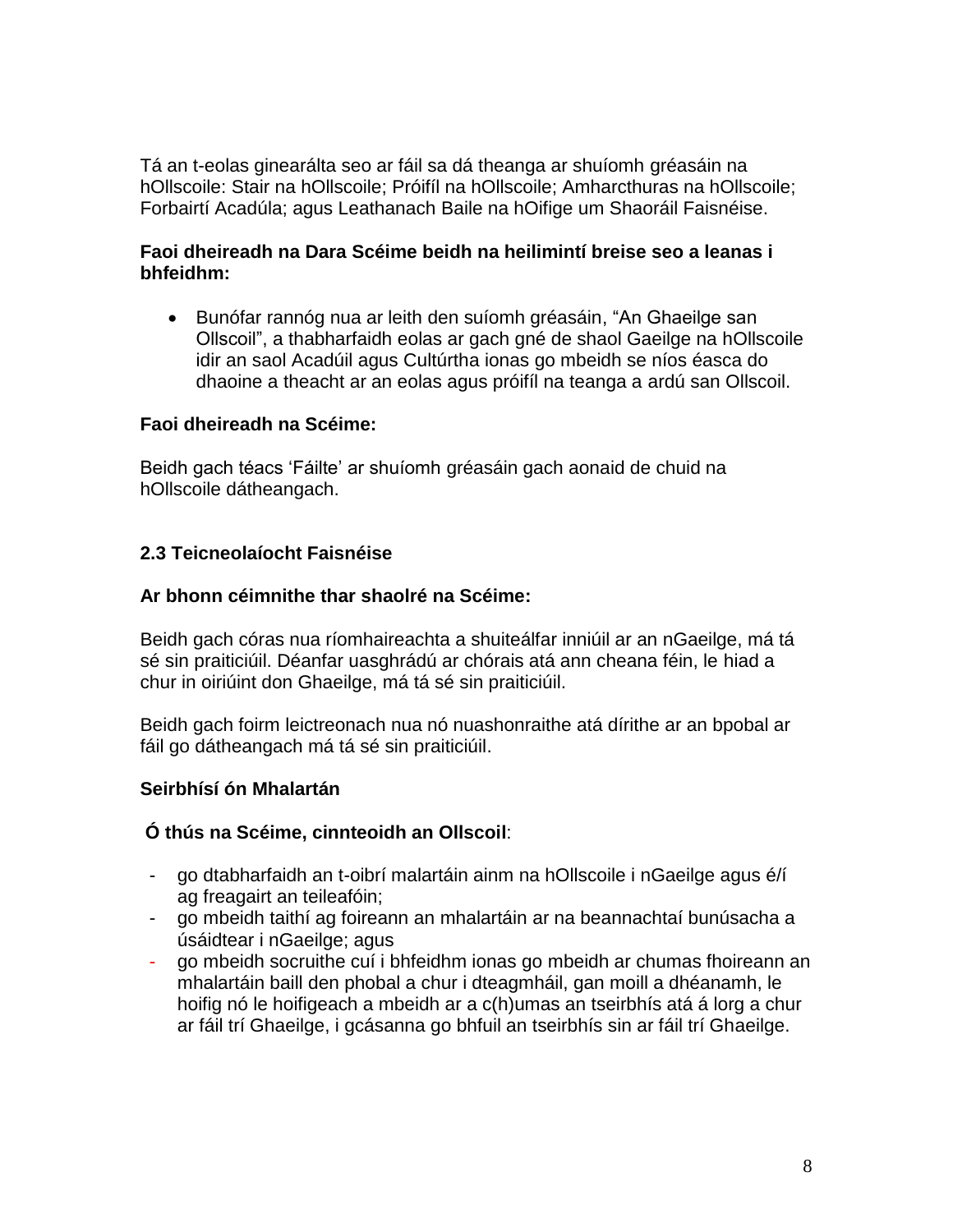# **2.4 Seirbhísí atá ar fáil trí Ghaeilge nó go dátheangach**

Cuireann na hIonaid seo a leanas seirbhís trí Ghaeilge nó dhátheangach ar fáil:

- Ionad na dTeangacha
- An Leabharlann

Feidhmíonn na ranna seo a leanas trí Ghaeilge, i.e cuireann siad a gcuid seirbhísí ar fad ar fáil trí Ghaeilge, seachas nuair a iarrann an custaiméir/cliant a leithéid de sheirbhís trí Bhéarla:

### • **Scoil an Léinn Cheiltigh**

Ó 2006 i leith baineann Scoil an Léinn Cheiltigh le Dámh an Léinn Cheiltigh, na nEalaíon agus na Fealsúnachta. Tá trí aonad sa Scoil: Roinn na Nua-Ghaeilge, Roinn na Sean- agus na Meán-Ghaeilge agus Ionad na hÉigse. Múintear cúrsaí fochéime sna hábhair seo a leanas: an Nua-Ghaeilge, an tSean- agus an Mheán-Ghaeilge, an Léann Ceilteach, agus na Teangacha Ceilteacha. Múintear cúrsaí iarchéime (M.A.) sa Nua-Ghaeilge, sa tSean- agus Mheán-Ghaeilge, agus sa Teangeolaíocht Cheilteach Chomparáideach. Is féidir Ph.D. a bhaint amach trí thaighde sa tSean- agus Meán-Ghaeilge, agus sa Nua-Ghaeilge.

### **• Oifig na Gaeilge**

Tá sí mar fheidhm ag Oifig na Gaeilge an Ghaeilge agus an cultúr a ghabhann léi a chur chun cinn i measc phobal na hOllscoile.

Tá seirbhís Ghaeilge ar fáil ó na hoifigí seo a leanas (i roinnt cásanna faigheann siad cúnamh ó Oifig Acht na Gaeilge chun seirbhís i nGaeilge a chur ar fáil):

Oifig an Déin

Oifig an Leasuachtarán um Chúrsaí Acadúla, Cláraitheoir agus Uachtarán Ionaid

An Oifig Iontrálacha

Oifig an Uachtaráin

Oifig Taifead na Mac Léinn

Seirbhísí Mac Léinn

Aontas na Mac Léinn: An tOifigeach Gaeilge

Oifig an Chomhairleora Acadúil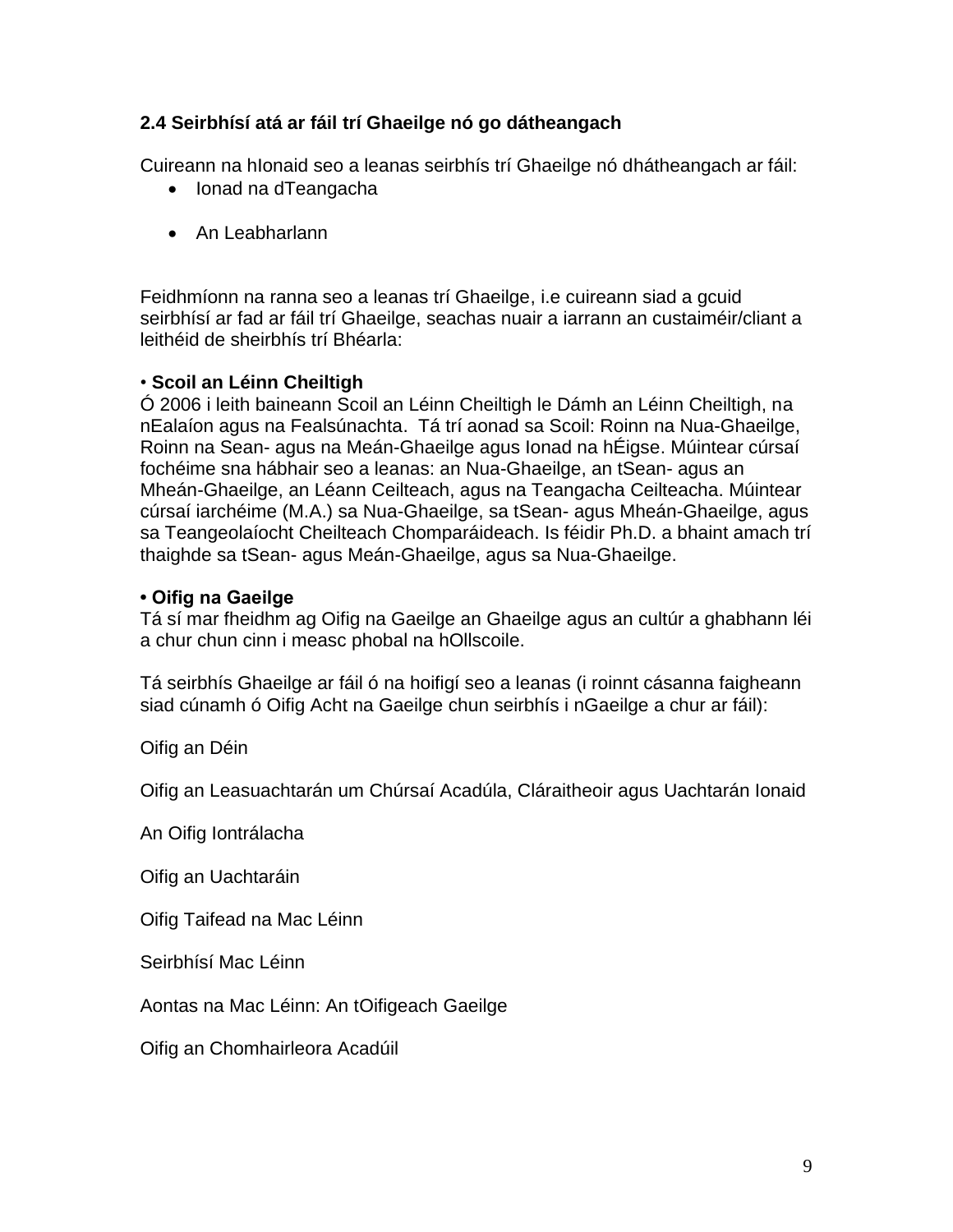# **2.6 An Ghaeltacht**

# **Ó thús na Scéime:**

- Leanfaidh an Ollscoil uirthi ag cur seirbhísí ar fáil trí Ghaeilge do Ghaeltacht Ráth Chairn. Eagrófar cúrsaí teanga agus litríochta agus múinfear ansin iad de réir mar is cuí agus/nó de dhíth, faoi réir ag éileamh agus ag acmhainní.
- Cuirfidh an Ollscoil cúrsaí Gaeilge ar siúl don fhoireann ag gach leibhéal chun riachtanais phroifisiúnta na foirne a chomhlíonadh.
- Comhlíonfaidh na mic léinn riachtanais a gcúrsa céime trí achar áirithe ama a chaitheamh i Ráth Chairn agus i nGaeltachtaí eile.
- Leanfaidh an Ollscoil ar aghaidh leis an deis a thabhairt do mhic léinn Ghaeltachta, a bhfuil cónaí orthu ar an gcampas, árasáin atá in áirithe do chainteoirí Gaeilge a roghnú.

#### **2.7 Liosta de na Ranna agus na hoifigí a fheidhmíonn trí mheán an Bhéarla amháin.**

Cé go bhfeidhmíonn na ranna seo trí mheán an Bhéarla amháin, tá seirbhís trí Ghaeilge le fáil i gcuid díobh seo má éilítear í agus beidh sé seo fógraithe go soiléir don phobal.

# **Ranna Acadúla**

# **Dámh na nEolaíochtaí Sóisialta**

Ranna : Oideachas Aosach agus Pobal, Antraipeolaíocht, Staidéar Sóisialta Feidhmeach, Gnó agus Dlí, An Eacnamaíocht, An tOideachas, Tíreolaíocht, An tSocheolaíocht.

#### **Dámh na nEalaíon agus na Fealsúnachta**

Ranna: An Léann Clasaiceach, an Béarla, an Fhraincis, an Ghearmáinis, Staidéar na Meán, an Nua-Stair, an Fhealsúnacht, an Ceol, an Spáinnis

\*Mar a luadh cheana oibríonn Scoil an Léinn Cheiltigh tri mheán na Gaeilge

# **Dámh na hEolaíochta agus na hInnealtóireachta**

Ranna: An Bhitheolaíocht, an Cheimic, an Ríomheolaíocht , an Innealtóireacht Leictreonach, an Fhisic Thurgnamhach, An Mhatamaitic, an Fhisic Mhatamaiticiúil, An tSíceolaíocht.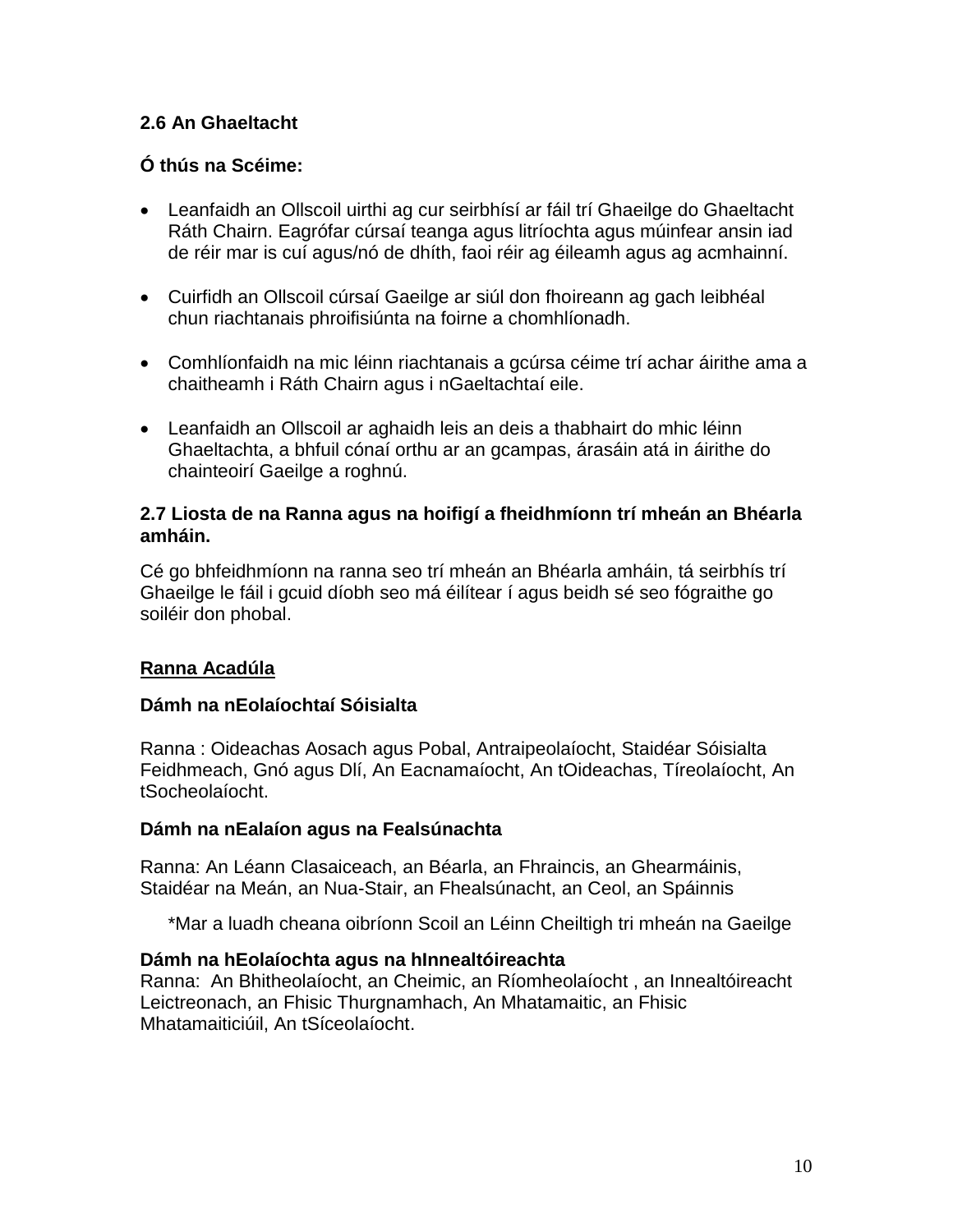# **Seirbhísí Tacaíochta Acadúla**

#### An Lárionad Ríomhaireachta

Is Rannóg Seirbhíse é an Lárionad Ríomhaireachta a chuireann Seirbhísí Ríomhaireachta agus Líonra ar fáil do ranna Riaracháin agus Acadúla san Ollscoil.

#### **Ionaid Taighde**

Na hionaid taighde ar fad atá san Ollscoil.

#### **Riarachán**

Tá seirbhís trí Bhéarla amháin le fáil sna hoifigí seo a leanas:

An Oifig um Phleanáil agus Forbairt an Champais, An Rannóg Lónadóireachta, Rannóg Seirbhisí an Champais, An Oifig Chumarsáide, An Oifig Airgeadais, An Oifig um Shaoráil Faisnéise, An Oifig Sláinte agus Sábháilteachta, Acmhainní Daonna, An Oifig Cothaithe Cáilíochta, MAP (Clár Rochtana Mhá Nuad), Oifig Tacaíochta na Mac Léinn Lánfhásta, Oifig na Scrúduithe, An Oifig Idirnáisiúnta, An Oifig um Thacú le Taighde; An Oifig Slándála.

### **Seirbhísí do Mhic Léinn**

I measc na seirbhísí a chuireann Oifig Sheirbhísí na Mac Léinn ar fáil tá:

Clubanna & Cumainn:

Tá breis is 90 Club agus Cumann gníomhach san Ollscoil [Trí mheán na Gaeilge a fheidhmíonn ceann de na clubanna seo, Cuallacht na Gaeilge.]

Seirbhísí agus Tacú:

An tSeirbhís Séiplíneachta, An Crèche, Cumann Alumni Mhá Nuad, An tIonad Leighis, An Oifig Lóistín, An Oifig Spóirt, Seirbhís Comhairleoireachta na Mac Léinn, An Coiste um Chúnamh na Mac Léinn

# **2.8 Fógraíocht ar na Seirbhísí trí Ghaeilge**

Cuirfear an fhoireann agus an pobal i gcoitinne ar an eolas maidir leis na seirbhísí atá ar fáil i nGaeilge trí fhógraí a chur suas sna ranna gur gá, agus freisin fógrófar é go soiléir ar shuíomh gréasáin na Gaeilge san Ollscoil. Tá '(Gaeilge)' curtha le hais a gcuid ainmneacha siúd a bhfuil Gaeilge acu san eolaire teileafóin inmheánach.

Tá an Ollscoil tiomanta do sheirbhísí a chur ar fáil trí Ghaeilge. Déanfaidh an Ollscoil iarracht an tiomantas seo a chur ar aghaidh ar bhonn leanúnach. Idir an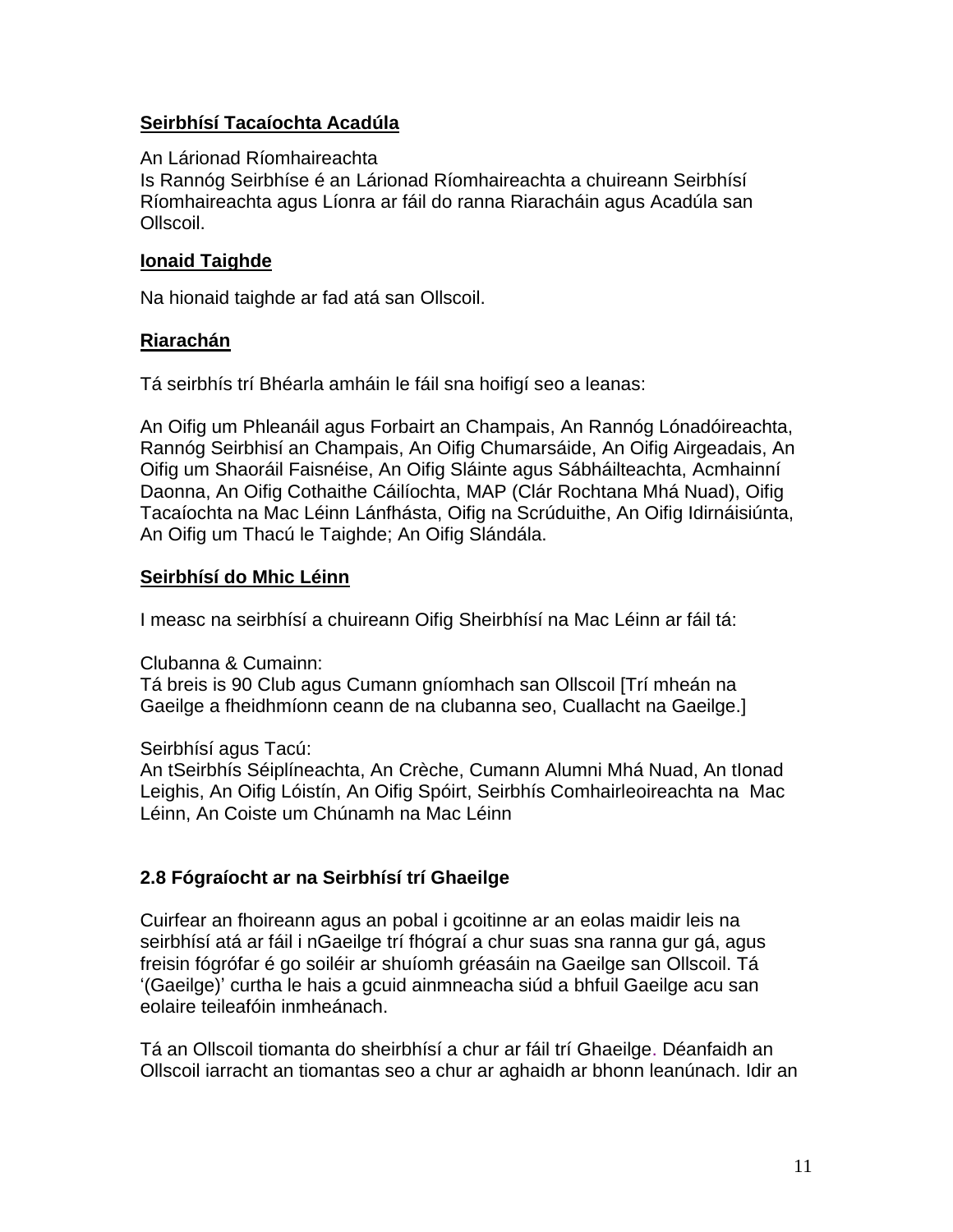#### dá linn, áfach, agus **faoi dheireadh na chéad bhliana den Scéim, déanfar na nithe seo a leanas san Ollscoil:**

Líon agus réimse na ranganna Gaeilge don fhoireann a mhéadú chun freastal ar riachtanais phroifisiúnta na foirne.

Leanfar leis an modúl trí Ghaeilge sa chúrsa céime ar Léann na Matamaitice

# **2.9 Ag cur le cumas Gaeilge na hOllscoile**

.

# **Ó dháta tosaithe na Scéime, déanfar na nithe seo a leanas san Ollscoil:**

Cuirfear feasacht teanga san áireamh mar chuid d'oiliúint ionduchtúcháin agus d'oiliúint seirbhísí don phobal le cinntiú go dtuigeann na baill foirne na himpleachtaí a bhaineann le hAcht na dTeangacha Oifigiúla agus an chaoi go rachaidh sé i bhfeidhm ar a gcuid oibre féin.

Eagrófar ranganna Gaeilge, Gaeilge do chuspóirí gairmiúla san áireamh, agus cabhrófar le baill foirne atá ag freastal ar na ranganna seo le linn uaireanta oibre.

Cuirfear comhairle ar an bhfoireann maidir le ranganna Gaeilge ardchaighdeáin atá ar fáil lasmuigh d'uaireanta oibre, ar an gcampas agus lasmuigh de (m.sh. Dioplóma tríú leibhéal sa Ghaeilge, Teastas Eorpach na Gaeilge; Gael-Linn, srl);

Leanfar go gníomhach ag cur líon na seirbhísí Gaeilge chun cinn trí chomharthaíocht, fógraí sna hoifigí agus ar an suíomh gréasáin, srl.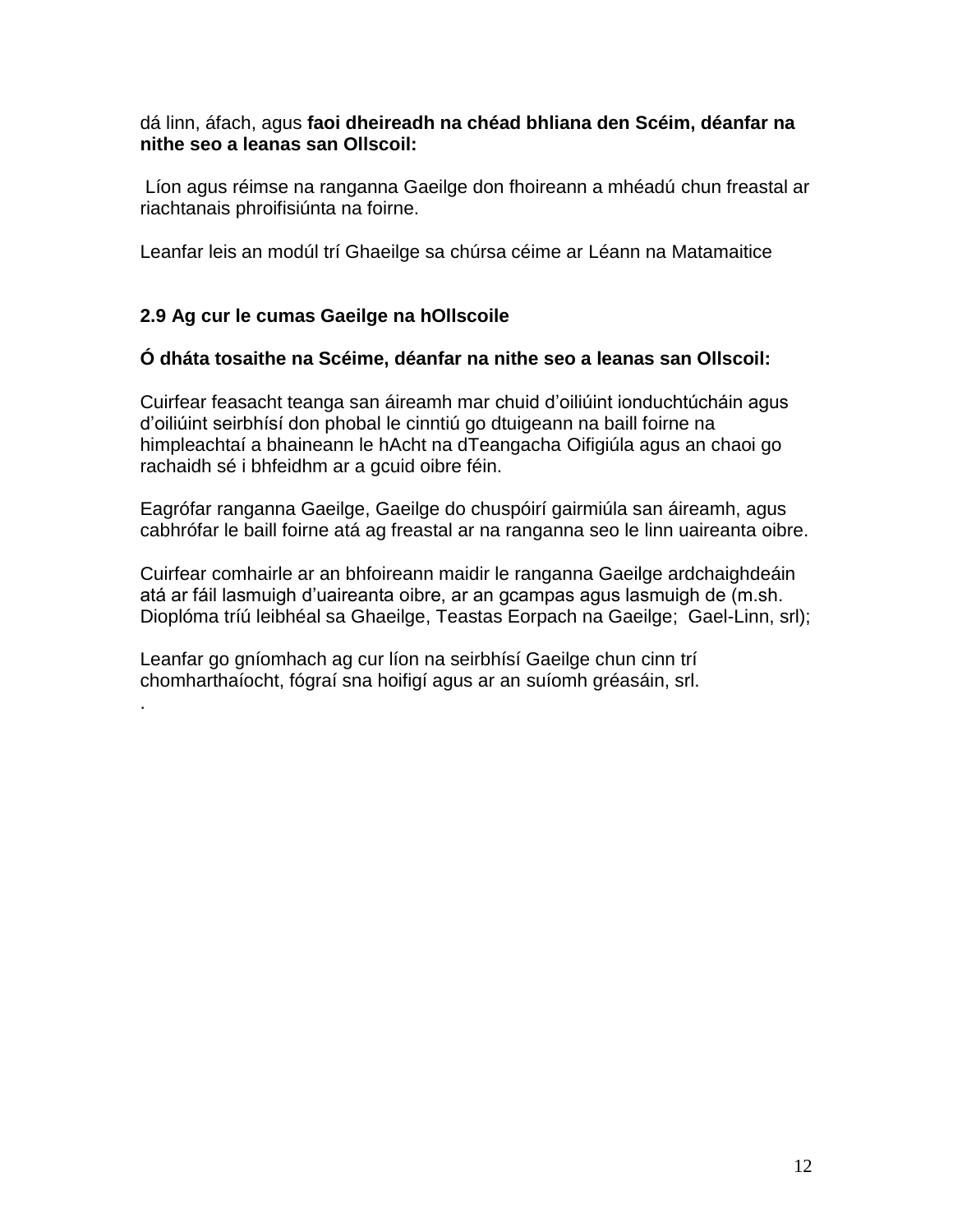### **Faireachán & Athbhreithniú**

Beidh oifigigh ardbhainistíochta na hOllscoile agus Coiste na Gaeilge, an Coiste a bhfuil de chúram air teanga agus cultúr na Gaeilge a chur chun cinn san Ollscoil, freagrach as faireachán agus athbhreithniú a dhéanamh ar an Scéim. Coinneoidh siad feidhmiú na Scéime faoi athbhreithniú.

Is iad na ceanna ranna agus seirbhísí atá freagrach as an Scéim a chur i bhfeidhm ina réimsí féin, go príomha, agus is iad a dhéanfaidh an faireachán ó lá go lá. Cabhróidh Oifigeach na Gaeilge leo. Réiteoidh an Coiste tuairisc d'Údarás Rialaithe na hOllscoile ar an dul chun cinn maidir le cur i bhfeidhm na Scéime.